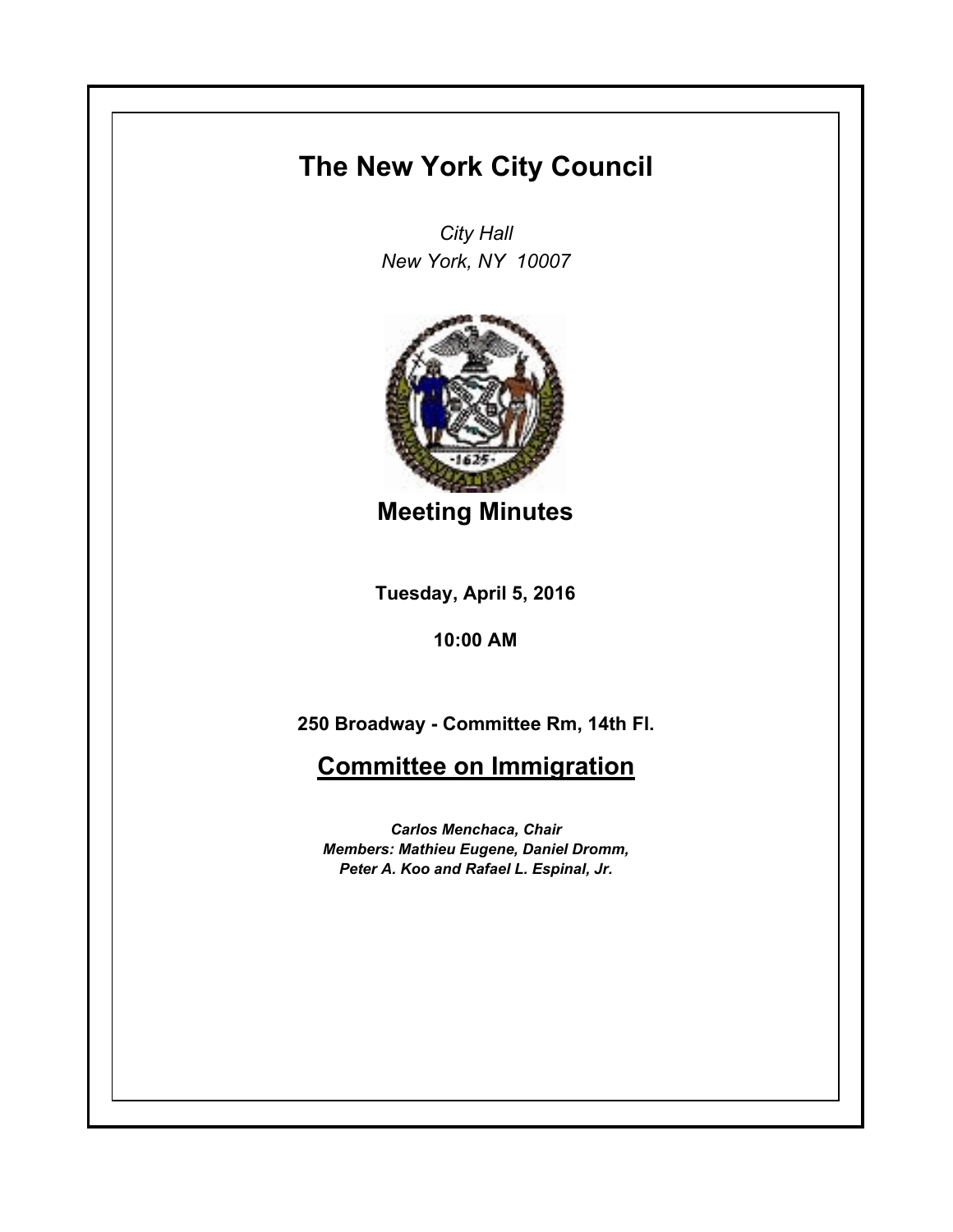| Roll Call       |                                                                                                                                                                                                                                                                                                                                                                                                                  |
|-----------------|------------------------------------------------------------------------------------------------------------------------------------------------------------------------------------------------------------------------------------------------------------------------------------------------------------------------------------------------------------------------------------------------------------------|
|                 | <b>Present:</b> Menchaca, Eugene, Dromm, Koo and Espinal Jr.                                                                                                                                                                                                                                                                                                                                                     |
| Res 0928-2015   | Resolution calling on the United States Supreme Court to issue a<br>decision in United States v. Texas that overturns the Fifth<br>Circuit's ruling in Texas v. United States, and upholds the<br>implementation of President Obama's expanded DACA and DAPA<br>programs.                                                                                                                                        |
|                 | Attachments: December 16, 2015 - Stated Meeting Agenda with Links to Files, Res. No.<br>928 - 12/16/15, Committee Report 1/27/16, Hearing Testimony 1/27/16,<br>Hearing Transcript 1/27/16, Committee Report 4/5/16, Hearing Testimony<br>4/5/16, Hearing Transcript 4/5/16, April 7, 2016 - Stated Meeting Agenda<br>with Links to Files, Res. No. 928-A - FINAL, Hearing Transcript - Stated<br>Meeting 4-7-16 |
|                 | Porposed Res. No. 928-A                                                                                                                                                                                                                                                                                                                                                                                          |
|                 | This Resolution was Hearing Held by Committee                                                                                                                                                                                                                                                                                                                                                                    |
|                 | Attachments: December 16, 2015 - Stated Meeting Agenda with Links to Files, Res. No.<br>928 - 12/16/15, Committee Report 1/27/16, Hearing Testimony 1/27/16,<br>Hearing Transcript 1/27/16, Committee Report 4/5/16, Hearing Testimony<br>4/5/16, Hearing Transcript 4/5/16, April 7, 2016 - Stated Meeting Agenda<br>with Links to Files, Res. No. 928-A - FINAL, Hearing Transcript - Stated<br>Meeting 4-7-16 |
|                 | This Resolution was Amendment Proposed by Comm                                                                                                                                                                                                                                                                                                                                                                   |
|                 | Attachments: December 16, 2015 - Stated Meeting Agenda with Links to Files, Res. No.<br>928 - 12/16/15, Committee Report 1/27/16, Hearing Testimony 1/27/16,<br>Hearing Transcript 1/27/16, Committee Report 4/5/16, Hearing Testimony<br>4/5/16, Hearing Transcript 4/5/16, April 7, 2016 - Stated Meeting Agenda<br>with Links to Files, Res. No. 928-A - FINAL, Hearing Transcript - Stated<br>Meeting 4-7-16 |
|                 | This Resolution was Amended by Committee                                                                                                                                                                                                                                                                                                                                                                         |
| Res 0928-2015-A | Resolution calling on the United States Supreme Court to issue a<br>decision in United States v. Texas that overturns the Fifth<br>Circuit's ruling in Texas v. United States, and upholds the<br>implementation of President Obama's expanded DACA and DAPA<br>programs.                                                                                                                                        |
|                 | Attachments: December 16, 2015 - Stated Meeting Agenda with Links to Files, Res. No.<br>928 - 12/16/15, Committee Report 1/27/16, Hearing Testimony 1/27/16,<br>Hearing Transcript 1/27/16, Committee Report 4/5/16, Hearing Testimony<br>4/5/16, Hearing Transcript 4/5/16, April 7, 2016 - Stated Meeting Agenda<br>with Links to Files, Res. No. 928-A - FINAL, Hearing Transcript - Stated<br>Meeting 4-7-16 |

## **A motion was made that this Resolution be Approved by Committee approved by Roll Call.**